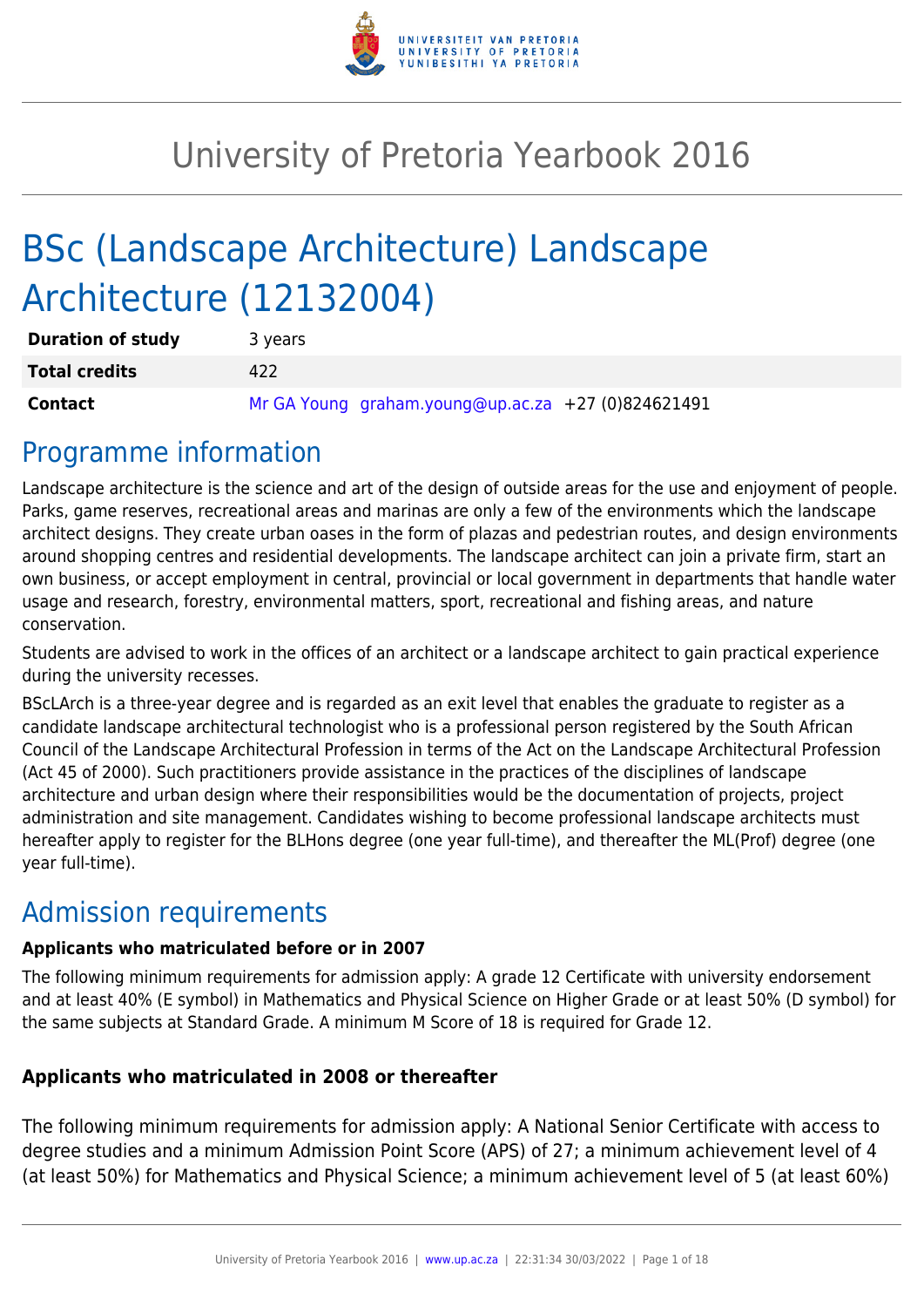

for Afrikaans or English (as home language or first additional language) and an achievement level of at least 4 (minimum 50%) for Life Orientation although this subject is not used in the calculation of the APS. The APS is calculated using two language subjects Mathematics Physical Science and any two other subjects excluding Life Orientation.

**Please note:** For the BScLArch study programme Physical Science or Life Science or Geography will be accepted; the minimum achievement level remains a 4.

## **Transfers**

Students currently enrolled for other study programmes may apply for permission to transfer to the Department of Architecture. For these applicants round 1 of the selection process will be based on their Grade 12 results (refer to requirements for admission) their academic record and a detailed written motivation explaining reasons for wanting to transfer.

Students who are currently registered at UP should submit their applications directly to the Admissions Officer School for the Built Environment. Students who are registered at other tertiary institutions must apply through the Client Service Centre. Note the closing date. Applicants will not be permitted to register for any modules in advance (prior to having been granted final admission).

### **National Benchmark Test (NBT)**

The Department of Architecture does not require all applicants to take the NBT (generally known as the National Benchmark Test). In special cases the Admissions Officer will inform candidates of the arrangements should the test be an additional requirement. Candidates who also apply at other departments or institutions are advised to enquire if these tests are required elsewhere.

## **Admission Requirements**

- In order to register NSC/IEB/Cambridge candidates must comply with the minimum requirements for degree studies as well as with the minimum requirements for the relevant study programme.
- Life Orientation is excluded when calculating the APS.
- Grade 11 results are used in the provisional admission of prospective students.
- A valid National Senior Certificate (NSC) with admission to degree studies is required.
- Minimum subject and achievement requirements as set out below are required. On first-year level a student has a choice between Afrikaans and English as language medium. In certain cases tuition may be presented in English only for example in electives where the lecturer may not speak Afrikaans or in cases where it is not economically or practically viable.

| Minimum requirements for 2016                                                                                 |  |  |  |  |  |                          |  |  |       |
|---------------------------------------------------------------------------------------------------------------|--|--|--|--|--|--------------------------|--|--|-------|
| Achievement level.                                                                                            |  |  |  |  |  |                          |  |  |       |
| Afrikaans or English<br>∥Mathematics                                                                          |  |  |  |  |  | <b>Physical Sciences</b> |  |  |       |
| NSC/IEB  HIGCSE  AS-Level  A-Level  NSC/IEB  HIGCSE  AS-Level  A-Level  NSC/IEB   HIGCSE   AS-Level   A-Level |  |  |  |  |  |                          |  |  | ∥APSI |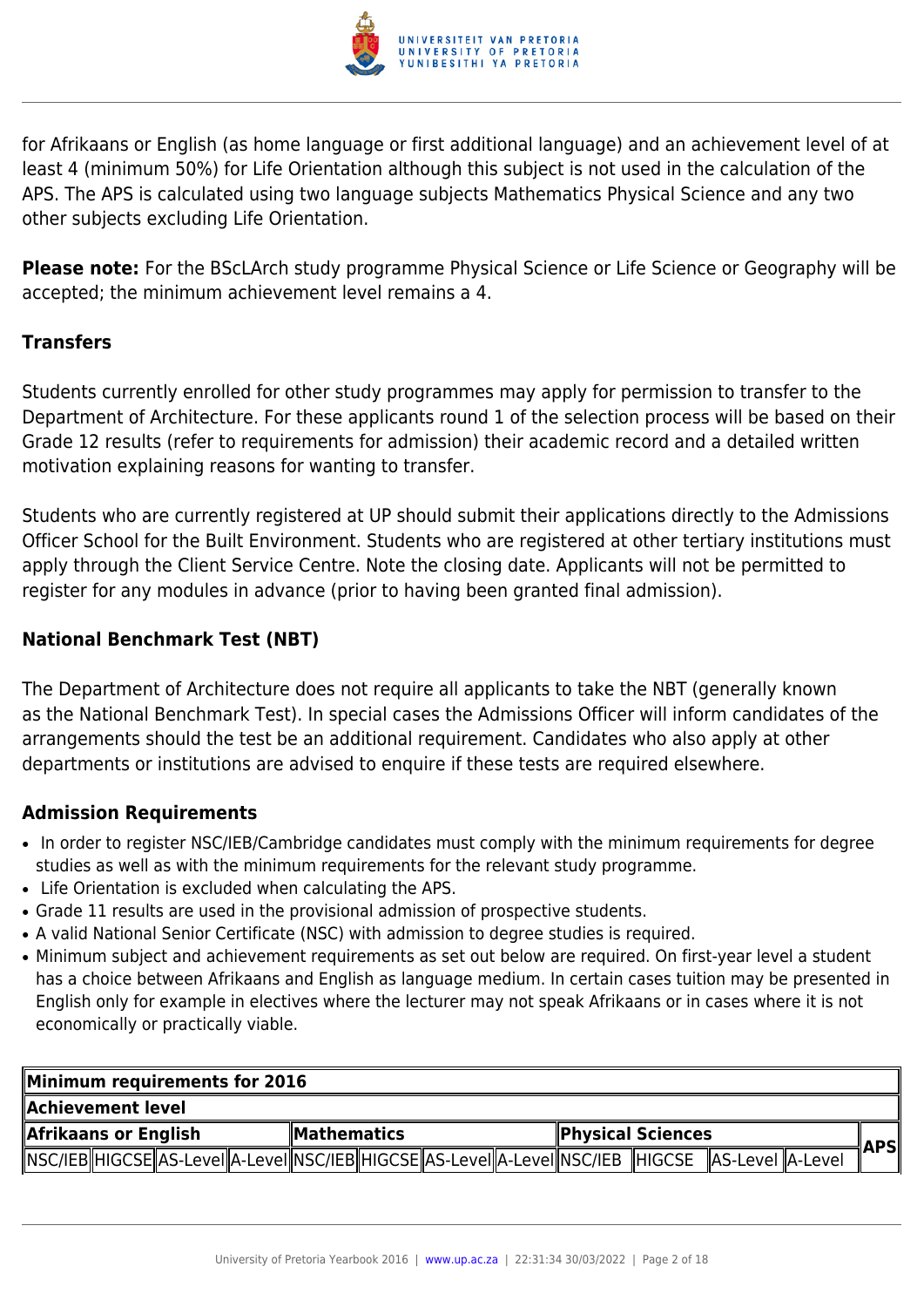

| ∥ҕ |  |  |  |  | ШD |  | ΙO<br>$\parallel$ phy or<br><b>ILife</b> | Geogra-   Geogra-   Geogra-   Geogra-<br>phy or<br><b>ILife</b><br>  Sciences  Sciences  Sciences  Sciences | $\parallel$ phy or<br><b>ILife</b> | ∥Or<br>$\parallel$ phy or<br>∥Life |  |
|----|--|--|--|--|----|--|------------------------------------------|-------------------------------------------------------------------------------------------------------------|------------------------------------|------------------------------------|--|
|----|--|--|--|--|----|--|------------------------------------------|-------------------------------------------------------------------------------------------------------------|------------------------------------|------------------------------------|--|

• Selection programme: Selection includes an interview.

#### **Practical requirement**

At least one year of work or travel recommended.

#### **Important dates**

The academic year of the University of Pretoria starts in January and ends early in December. It is divided into two semesters (or four quarter modules) with short recesses in April July and September. In order to gain practical experience students are advised to work at a practice during the University recesses. The University calendar is available online at www.up.ac.za/calendars.

**1 March:** Applications for admission open for the next academic year. Applications should be handed in at the Client Service Centre or can be submitted electronically.

**30 June:** Last day to submit all undergraduate applications for admission to the Department of Architecture for the following academic year. This closing date also applies to all transfer applications.

**June/July/August/September:** Departmental selection tests are written on scheduled Saturdays. Dates are automatically allocated and cannot be rescheduled.

**October recess:** 4 October to 12 October 2015: Final selection interviews for applicants on the shortlist.

**31 October:** Selection results are available. Applicants are notified of the outcome in writing.

**30 November:** Last day for selected students to acknowledge their selection and pay deposits or make arrangements for payment.

## Additional requirements

**Please Note:** Students wishing to transfer to other programmes in the Department of Architecture must obtain written consent from the admissions committee.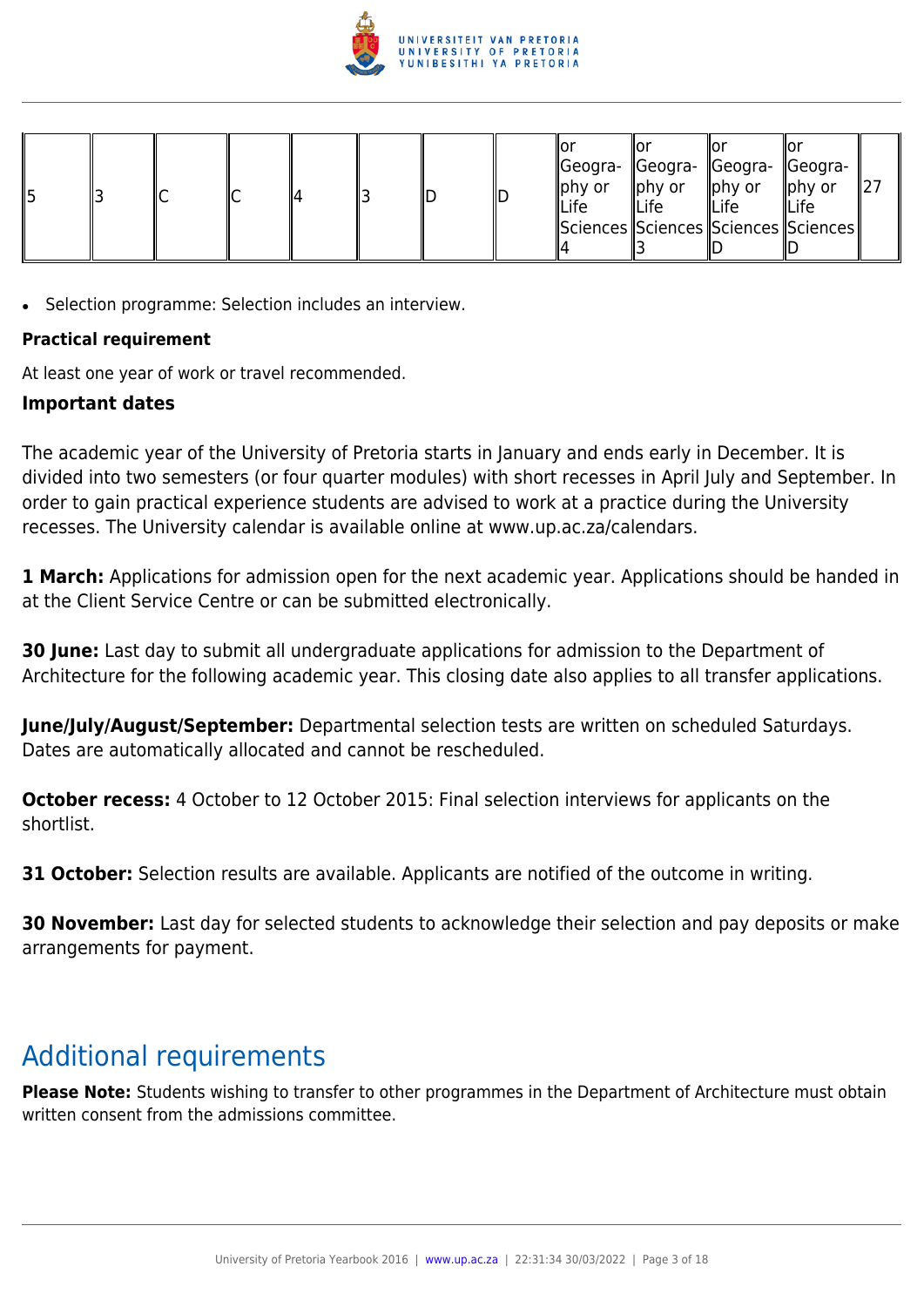

## Other programme-specific information

#### **Concurrent presentation**

In the third year of study Design, Construction, Environmental studies, Plant science and Earth studies must be examined in the same year.

#### **Awarding of degree**

The degree is awarded to those students who have obtained all the prescribed credits for the programme modules.

## Promotion to next study year

A student is promoted to a subsequent year of study after acquiring all the prerequisite module credits of the preceding year of study.

A student is deemed to be in the year of study for which he or she is registered in Design.

If the student is not registered for Design the highest passed year of Design determines the year of study.

**Please Note:** Students not promoted to the next year of study must obtain the approval of the programme co-ordinator and the head of department to register for modules in the subsequent year of study. Students must re-apply for admission to the Department of Architecture in instances where:

- (i) a student is not promoted to the second year of study;
- (ii) a student after repeating any year of study, is not promoted to the following year of study.

## Pass with distinction

The BScLArch degree is conferred with distinction on a student who, at first registration, simultaneously passes Design 302 and Construction 320 with distinction (75%) with the proviso that the degree is completed within the minimum prescribed time and all other final-year modules are passed on first registration without any supplementary/special examinations.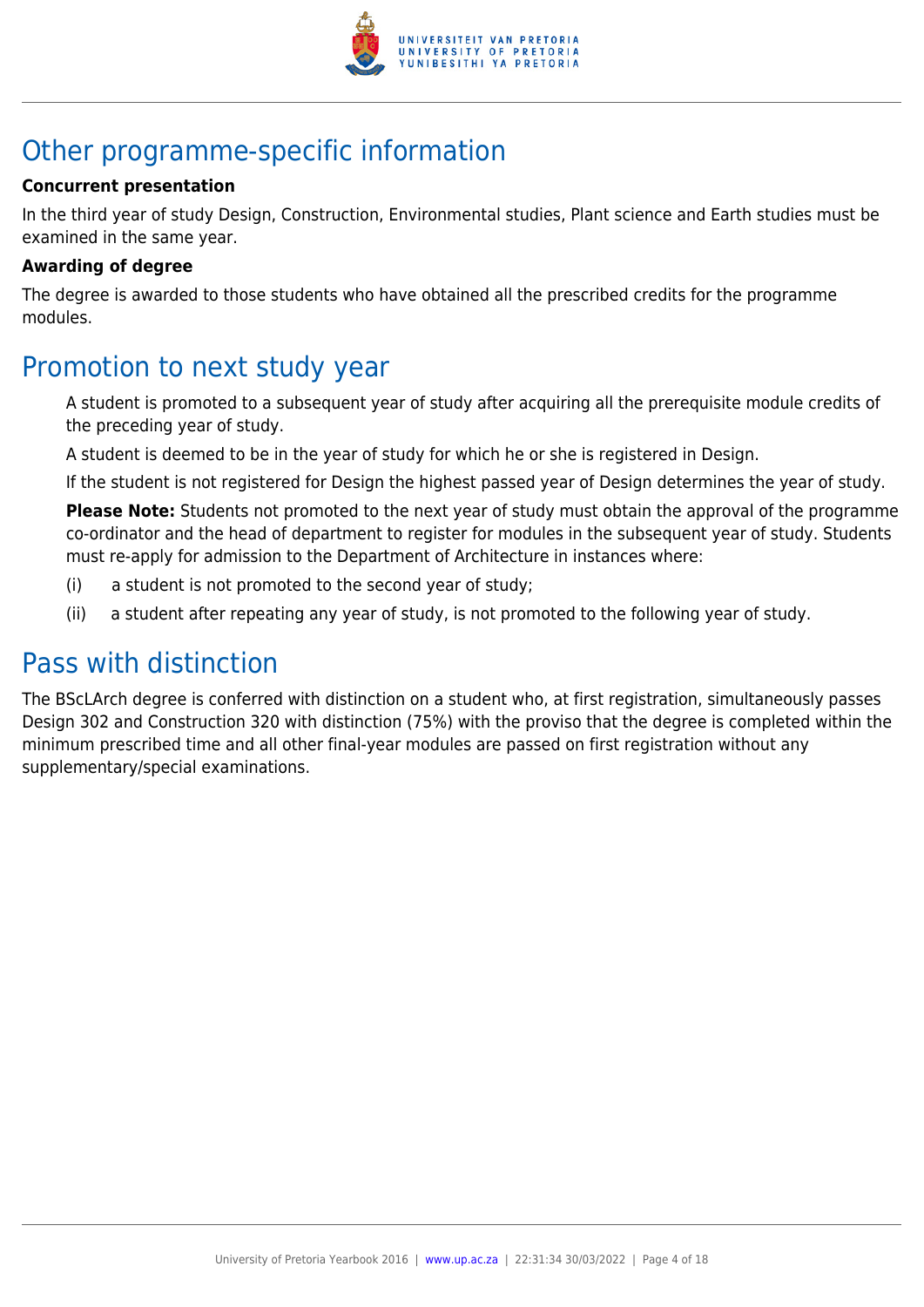

## Curriculum: Year 1

**Minimum credits: 116**

## **Fundamental modules**

### **Academic orientation 112 (UPO 112)**

| <b>Module credits</b>         | 0.00                      |
|-------------------------------|---------------------------|
| <b>Language of tuition</b>    | Double Medium             |
| <b>Academic organisation</b>  | <b>EBIT Dean's Office</b> |
| <b>Period of presentation</b> | Year                      |

#### **Academic information management 102 (AIM 102)**

| <b>Module credits</b>         | 6.00                                                                                                                                                                                                                                                                             |
|-------------------------------|----------------------------------------------------------------------------------------------------------------------------------------------------------------------------------------------------------------------------------------------------------------------------------|
| <b>Service modules</b>        | <b>Faculty of Education</b><br>Faculty of Economic and Management Sciences<br><b>Faculty of Humanities</b><br>Faculty of Law<br><b>Faculty of Health Sciences</b><br>Faculty of Natural and Agricultural Sciences<br>Faculty of Theology<br><b>Faculty of Veterinary Science</b> |
| <b>Contact time</b>           | 2 lectures per week                                                                                                                                                                                                                                                              |
| <b>Language of tuition</b>    | Both Afr and Eng                                                                                                                                                                                                                                                                 |
| <b>Academic organisation</b>  | <b>Information Science</b>                                                                                                                                                                                                                                                       |
| <b>Period of presentation</b> | Semester 2                                                                                                                                                                                                                                                                       |

#### **Module content**

Find, evaluate, process, manage and present information resources for academic purposes using appropriate technology. Apply effective search strategies in different technological environments. Demonstrate the ethical and fair use of information resources. Integrate 21st-century communications into the management of academic information.

## **Core modules**

## **Earth studies 110 (AAL 110)**

| <b>Module credits</b>         | 10.00               |
|-------------------------------|---------------------|
| <b>Prerequisites</b>          | No prerequisites.   |
| <b>Contact time</b>           | 3 lectures per week |
| <b>Language of tuition</b>    | Both Afr and Eng    |
| <b>Academic organisation</b>  | Architecture        |
| <b>Period of presentation</b> | Semester 1          |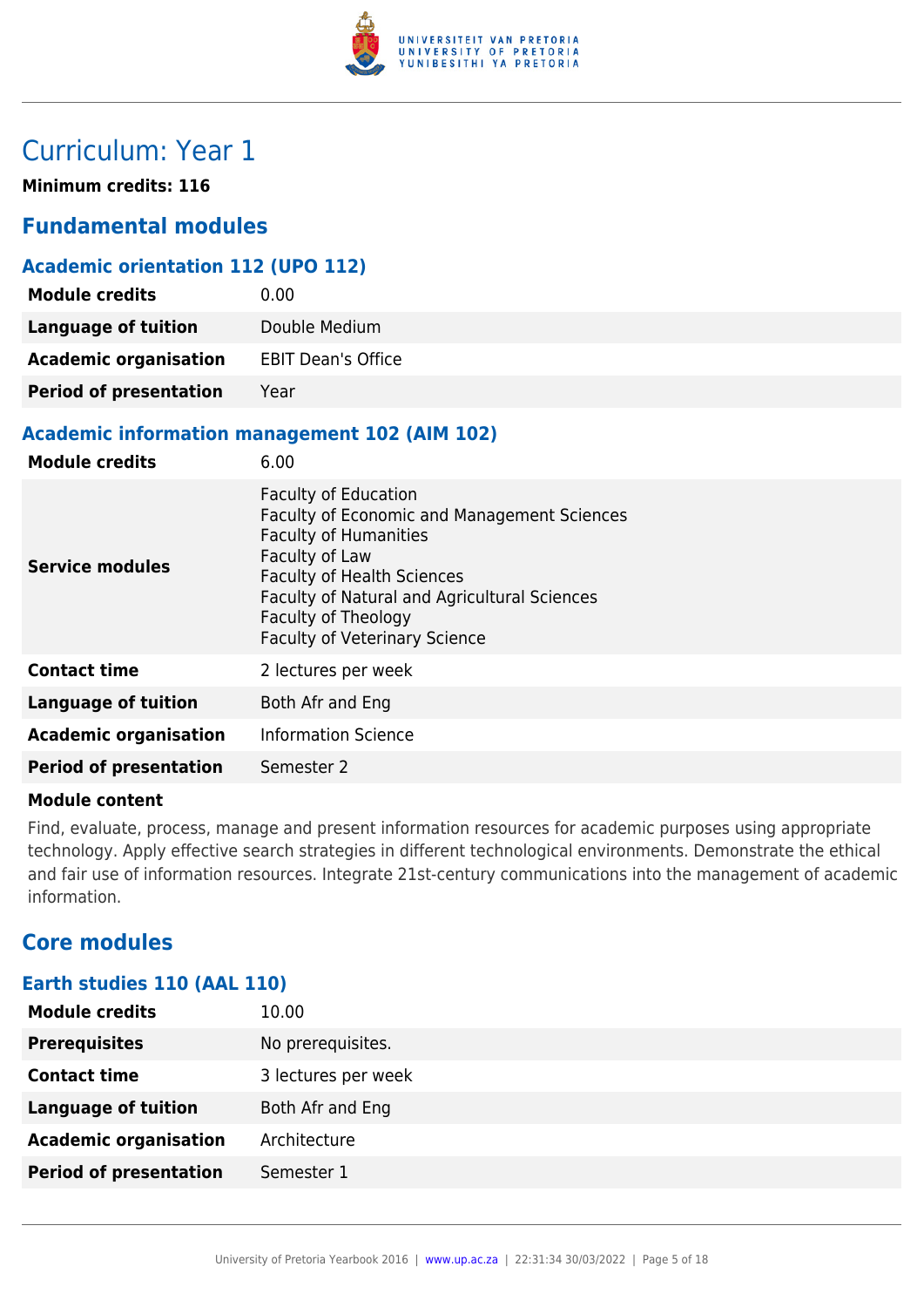

Introduction to the basic concepts of ecology, natural resources and stress on the environment; systems thinking; earth as system; changing paradigms and values; ecological design principles; geo-referencing; geomapping, basic site survey.

#### **Construction 111 (KON 111)**

| <b>Module credits</b>         | 8.00                |
|-------------------------------|---------------------|
| <b>Prerequisites</b>          | No prerequisites.   |
| <b>Contact time</b>           | 3 lectures per week |
| <b>Language of tuition</b>    | Double Medium       |
| <b>Academic organisation</b>  | Architecture        |
| <b>Period of presentation</b> | Semester 1          |

#### **Module content**

The context of architectural technology and the relationships between technology, theory, structure and materials. Drawing conventions.The typical city site. The construction and materials of a single storey dwelling with masonry walls and a pitched roof, from preparation for building work to substructure, retaining walls and floors.

#### **Construction 121 (KON 121)**

| <b>Module credits</b>         | 8.00                                      |
|-------------------------------|-------------------------------------------|
| <b>Prerequisites</b>          | <b>KON 111 GS</b>                         |
| <b>Contact time</b>           | 3 lectures per week, 1 practical per week |
| Language of tuition           | Double Medium                             |
| <b>Academic organisation</b>  | Architecture                              |
| <b>Period of presentation</b> | Semester 2                                |

#### **Module content**

Continuation of the construction and materials of a single storey dwelling. Superstructure: walls, opening, roofs, finishes and services.

#### **Design communication 120 (OKU 120)**

| <b>Module credits</b>         | 6.00                |
|-------------------------------|---------------------|
| <b>Prerequisites</b>          | No prerequisites.   |
| <b>Contact time</b>           | 2 lectures per week |
| <b>Language of tuition</b>    | Double Medium       |
| <b>Academic organisation</b>  | Architecture        |
| <b>Period of presentation</b> | Semester 2          |
|                               |                     |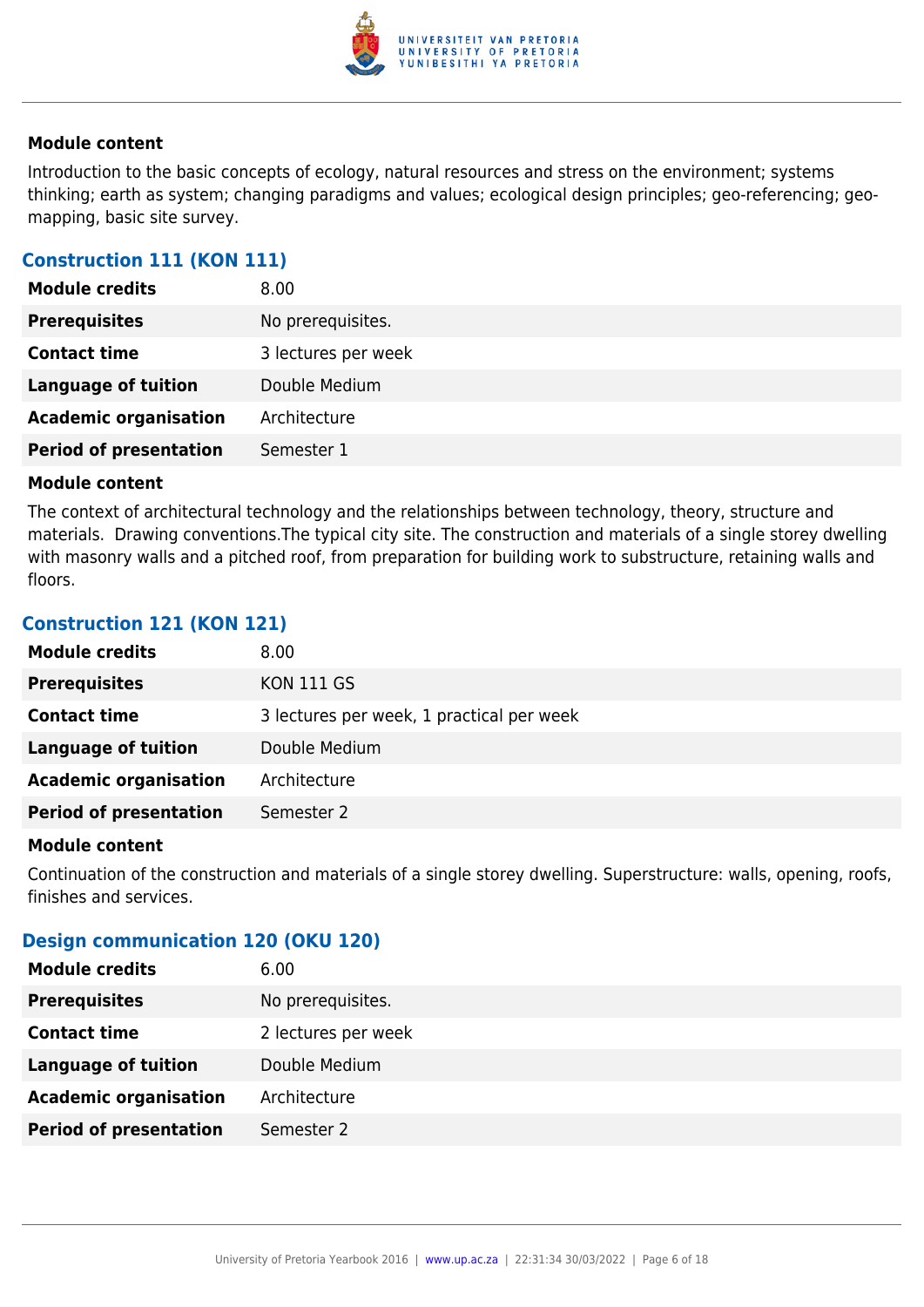

Quarter 3: Introduction to basic computer aided design. Quarter 4: Introduction to the theory of structures: Forces, moments, stresses, strains, Young's Modulus, Structural components: beams, columns and trusses.

#### **Environmental theory 110 (OML 110)**

| <b>Module credits</b>         | 6.00                |
|-------------------------------|---------------------|
| <b>Prerequisites</b>          | No prerequisites.   |
| <b>Contact time</b>           | 2 lectures per week |
| <b>Language of tuition</b>    | Double Medium       |
| <b>Academic organisation</b>  | Architecture        |
| <b>Period of presentation</b> | Semester 1          |

#### **Module content**

Introductory contextualisation of twentieth century artefacts within the framework of history from Antiquity to Modernity. Building types as artefacts of material culture. Approaches and guidelines to the study of history of the environment. Understanding of the process of endemic construction and its monumentalisation, settlement and urbanisation of various ages and environments. An interdisciplinary investigation of living spaces as shapers of social interaction. The history of the environment of the Mediterranean Antique, Bronze Age, Classical and Biblical societies.

#### **Environmental studies 120 (OML 120)**

| <b>Module credits</b>         | 6.00                |
|-------------------------------|---------------------|
| <b>Prerequisites</b>          | No prerequisites.   |
| <b>Contact time</b>           | 2 lectures per week |
| <b>Language of tuition</b>    | Double Medium       |
| <b>Academic organisation</b>  | Architecture        |
| <b>Period of presentation</b> | Semester 2          |

#### **Module content**

The history of the environment of and the link between North-Europe and the Mediterranean area, the Arabic peninsula and the Indies, from the fall of Jerusalem up until the fall of Constantinople in 1453 AD. Tao, Shinto and the landscape of the Far East.

#### **Design 100 (ONT 100)**

| <b>Module credits</b>         | 60.00                                         |
|-------------------------------|-----------------------------------------------|
| <b>Prerequisites</b>          | No prerequisites.                             |
| <b>Contact time</b>           | 17 studio hours per week, 2 lectures per week |
| Language of tuition           | Double Medium                                 |
| <b>Academic organisation</b>  | Architecture                                  |
| <b>Period of presentation</b> | Year                                          |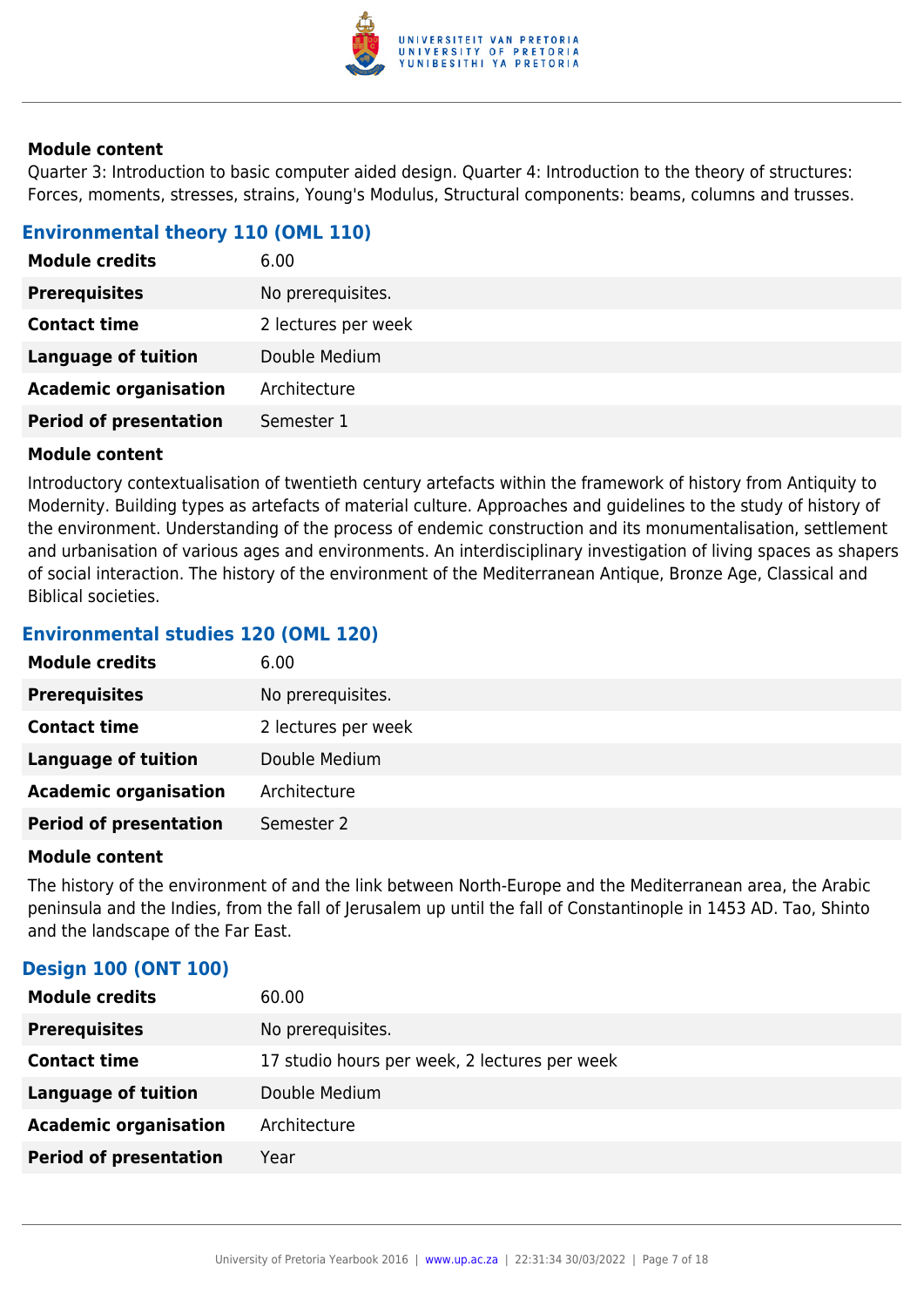

Introduction to design and integration with supporting modules. Design principles, skills and techniques. Smallscale design projects and environmental influences (physical, social, cultural, historical), space requirements and creative interpretation. Acquisition of skills in design communication through imagination, intuition and conceptual thinking. Relation of internal to external space. Anthropometry and ergonomics; visual literacy (visual media, analysis and interpretation) and criticism. The designer as visual thinker. Perception; ideograms. Development of a vocabulary to describe and illustrate the discipline of design. Pertinent theory that informs and supports the design process.

## **Elective modules**

#### **Elective module 110 (ARC 110)**

| <b>Module credits</b>         | 6.00              |
|-------------------------------|-------------------|
| <b>Prerequisites</b>          | No prerequisites. |
| Language of tuition           | Double Medium     |
| <b>Academic organisation</b>  | Architecture      |
| <b>Period of presentation</b> | Semester 1        |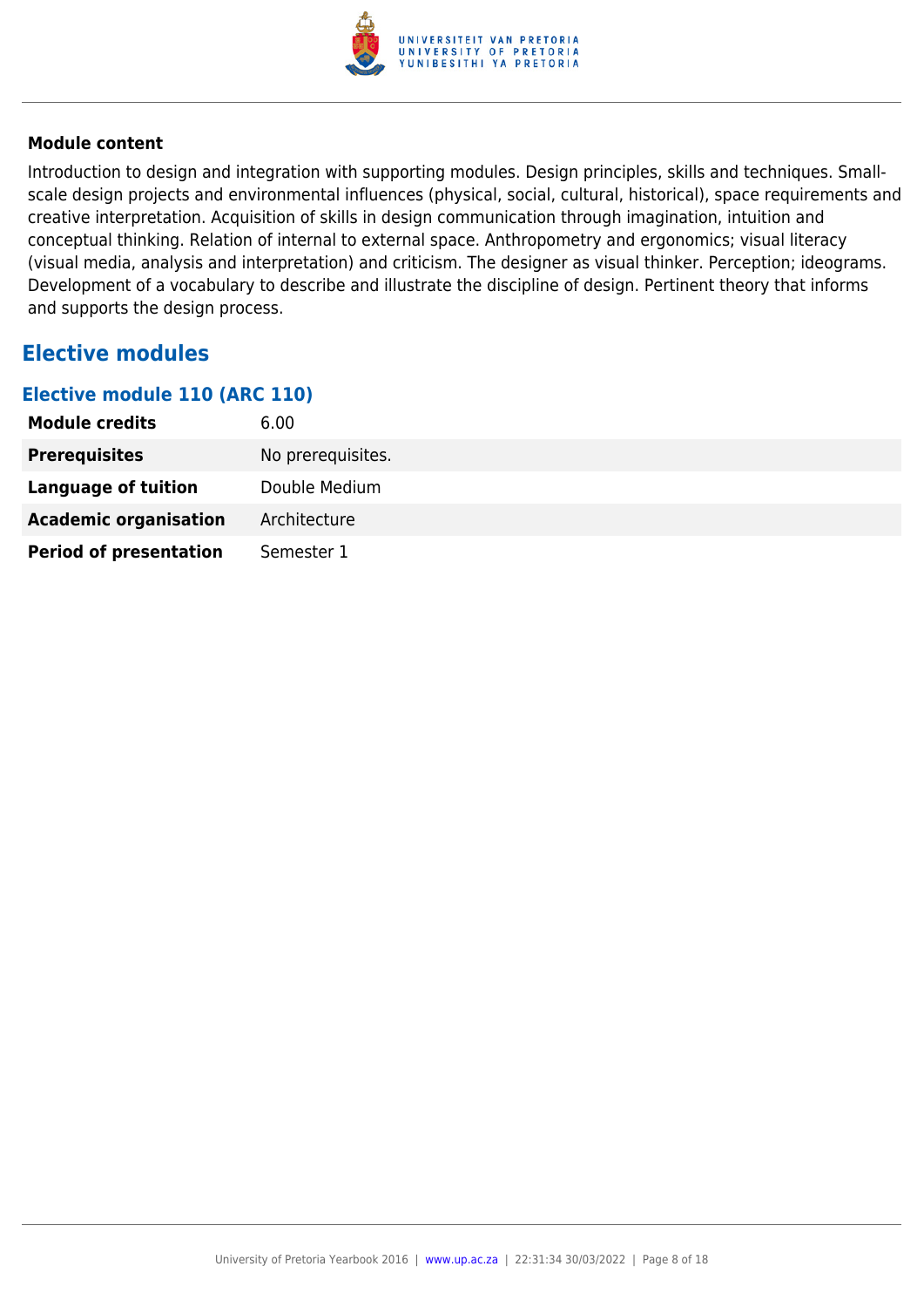

## Curriculum: Year 2

**Minimum credits: 144**

## **Core modules**

### **Earth studies 210 (AAL 210)**

| <b>Module credits</b>         | 8.00 <sub>1</sub>   |
|-------------------------------|---------------------|
| <b>Prerequisites</b>          | No prerequisites.   |
| <b>Contact time</b>           | 3 lectures per week |
| <b>Language of tuition</b>    | Both Afr and Eng    |
| <b>Academic organisation</b>  | Architecture        |
| <b>Period of presentation</b> | Semester 1          |
|                               |                     |

#### **Module content**

Meso-environment:

Climate: atmospheric constituents and processes, weather systems, heat radiation and transfer, solar charts, sun movement and heat gain control.

Air: airflow patterns around structures, natural ventilation.

Water vapour: diffusivity, transfer and condensation.

Heat: thermal comfort and comfort indices, thermal performance of materials and structures, time lag, decrement and periodic heat transfer.

#### **Geomorphology of the built environment 265 (GGY 265)**

| <b>Module credits</b>         | 12.00                                                                |
|-------------------------------|----------------------------------------------------------------------|
| <b>Service modules</b>        | Faculty of Engineering, Built Environment and Information Technology |
| <b>Prerequisites</b>          | No prerequisites.                                                    |
| <b>Contact time</b>           | 4 lectures per week                                                  |
| <b>Language of tuition</b>    | Double Medium                                                        |
| <b>Academic organisation</b>  | Geography, Geoinf + Meteor                                           |
| <b>Period of presentation</b> | Quarter 3                                                            |

#### **Module content**

\*This module is for Architecture and Landscape Architecture students only.

The theory component covers geomorphological aspects of the built environment including landscape identification; weathering or deterioration of natural stone and application to design and preservation of buildings and monuments; slope hydrology and stability conditions; soil erosion processes and construction impacts; drainage modification in urban areas; wetland identification, human impacts and rehabilitation; recreational impacts and management. In addition to the theory a field-based project is undertaken.

#### **Introductory soil science 250 (GKD 250)**

| <b>Module credits</b> | 12.00 |
|-----------------------|-------|
|-----------------------|-------|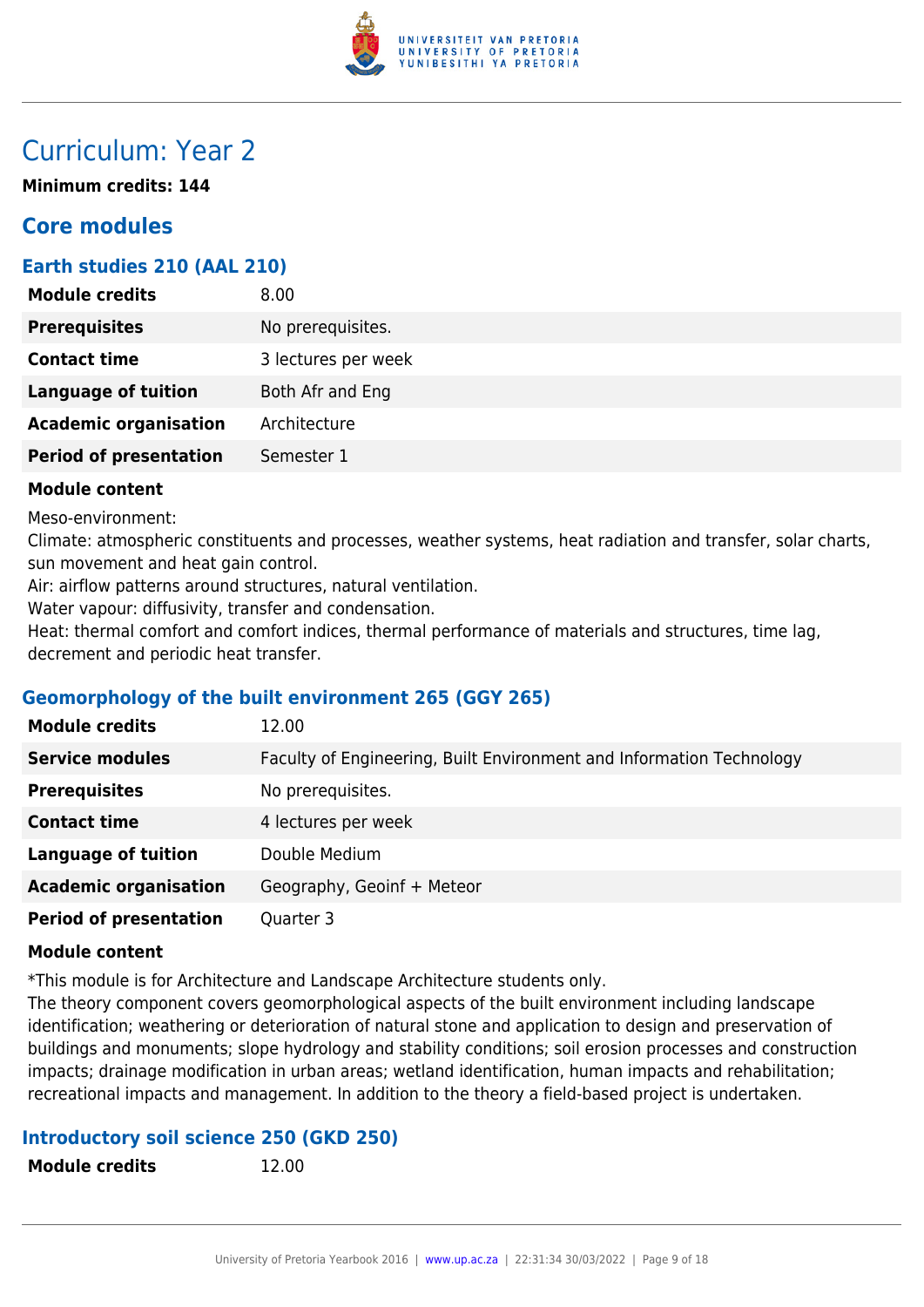

| <b>Service modules</b>        | Faculty of Engineering, Built Environment and Information Technology |
|-------------------------------|----------------------------------------------------------------------|
| <b>Prerequisites</b>          | CMY 117 GS or TDH                                                    |
| <b>Contact time</b>           | 1 practical per week, 3 lectures per week                            |
| <b>Language of tuition</b>    | Both Afr and Eng                                                     |
| <b>Academic organisation</b>  | Plant Production and Soil Sc                                         |
| <b>Period of presentation</b> | Semester 1                                                           |

Origin and development of soil, weathering and soil formation processes. Profile differentiation and morphology. Physical characteristics: texture, structure, soil water, atmosphere and temperature. Chemical characteristics: clay minerals, ion exchange, pH, buffer action, soil acidification and salinisation of soil. Soil fertility and fertilisation. Soil classification. Practical work: Laboratory evaluation of simple soil characteristics. Field practicals on soil formation in the Pretoria area.

#### **Community-based project 201 (JCP 201)**

| <b>Module credits</b>         | 8.00                             |
|-------------------------------|----------------------------------|
| <b>Prerequisites</b>          | No prerequisites.                |
| <b>Contact time</b>           | 1 other contact session per week |
| <b>Language of tuition</b>    | Both Afr and Eng                 |
| <b>Academic organisation</b>  | <b>Informatics</b>               |
| <b>Period of presentation</b> | Year                             |

#### **Module content**

This project-orientated module is a form of applied learning which is directed at specific community needs and is integrated into all undergraduate academic programmes offered by the Faculty of Engineering, Built Environment and Information Technology. The main objectives with the module are as follows:

(1) The execution of a community related project aimed at achieving a beneficial impact on a chosen section of society, preferably but not exclusively, by engagement with a section of society which is different from the student's own social background.

(2) The development of an awareness of personal, social and cultural values, an attitude to be of service, and an understanding of social issues, for the purpose of being a responsible professional.

(3) The development of important multidisciplinary and life skills, such as communication, interpersonal and leadership skills.

Assessment in the module will include all or most of the following components: evaluation and approval of project proposal, assessment of oral and/or written progress reports, peer assessment in the event of team projects, written reportback by those at which the project was aimed at, and final assessment on grounds of the submission of a portfolio and a written report.

#### **Construction 210 (KON 210)**

| <b>Module credits</b> | 8.00                |
|-----------------------|---------------------|
| <b>Prerequisites</b>  | KON 111 and KON 121 |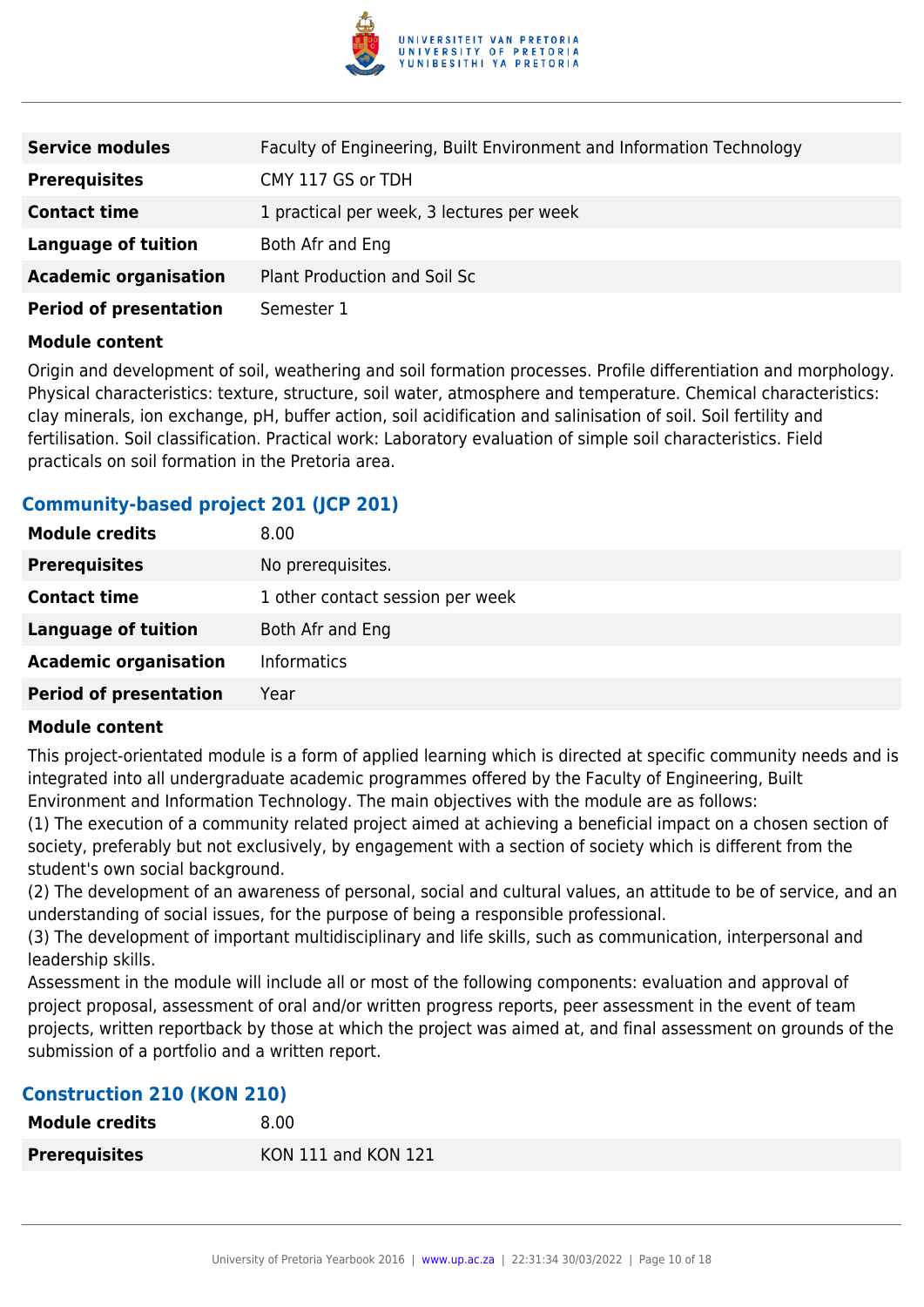

| <b>Contact time</b>           | 3 lectures per week |
|-------------------------------|---------------------|
| Language of tuition           | Both Afr and Eng    |
| <b>Academic organisation</b>  | Architecture        |
| <b>Period of presentation</b> | Semester 1          |
|                               |                     |

Double-storeyed buildings: reinforced concrete, steel and timber-framed structures. Offshutter concrete. Loadbearing masonry. Low-pitch roofs and waterproofing, other pitched-roof finishes. Lightweight partitioning. Glass. Joinery. Small precast elements.

| <b>Module credits</b>         | 8.00                |
|-------------------------------|---------------------|
| <b>Prerequisites</b>          | <b>KON 210 GS</b>   |
| <b>Contact time</b>           | 3 lectures per week |
| <b>Language of tuition</b>    | Both Afr and Eng    |
| <b>Academic organisation</b>  | Architecture        |
| <b>Period of presentation</b> | Semester 2          |
|                               |                     |

#### **Module content**

Soil mechanics: foundations, basement construction and waterproofing. Site structures: geotextiles and geomembranes, stairs, walls, retaining walls, fences, ramps, gabions, prefabricated retaining blocks. Built planters, lapas, braais, pavilions, decks.

#### **Landscape architecture 212 (LAN 212)**

| <b>Module credits</b>         | 8.00                |
|-------------------------------|---------------------|
| <b>Prerequisites</b>          | No prerequisites.   |
| <b>Contact time</b>           | 3 lectures per week |
| <b>Language of tuition</b>    | Double Medium       |
| <b>Academic organisation</b>  | Architecture        |
| <b>Period of presentation</b> | Semester 1          |

#### **Module content**

Introductory Botany and plant diversity; plant design philosophy; criteria and process for plant material selection and preparing plant material lists; plant classification; identification of genera and species.

#### **Landscape architecture 222 (LAN 222)**

| 8.00                |
|---------------------|
| <b>LAN 212 GS</b>   |
| 3 lectures per week |
| Double Medium       |
|                     |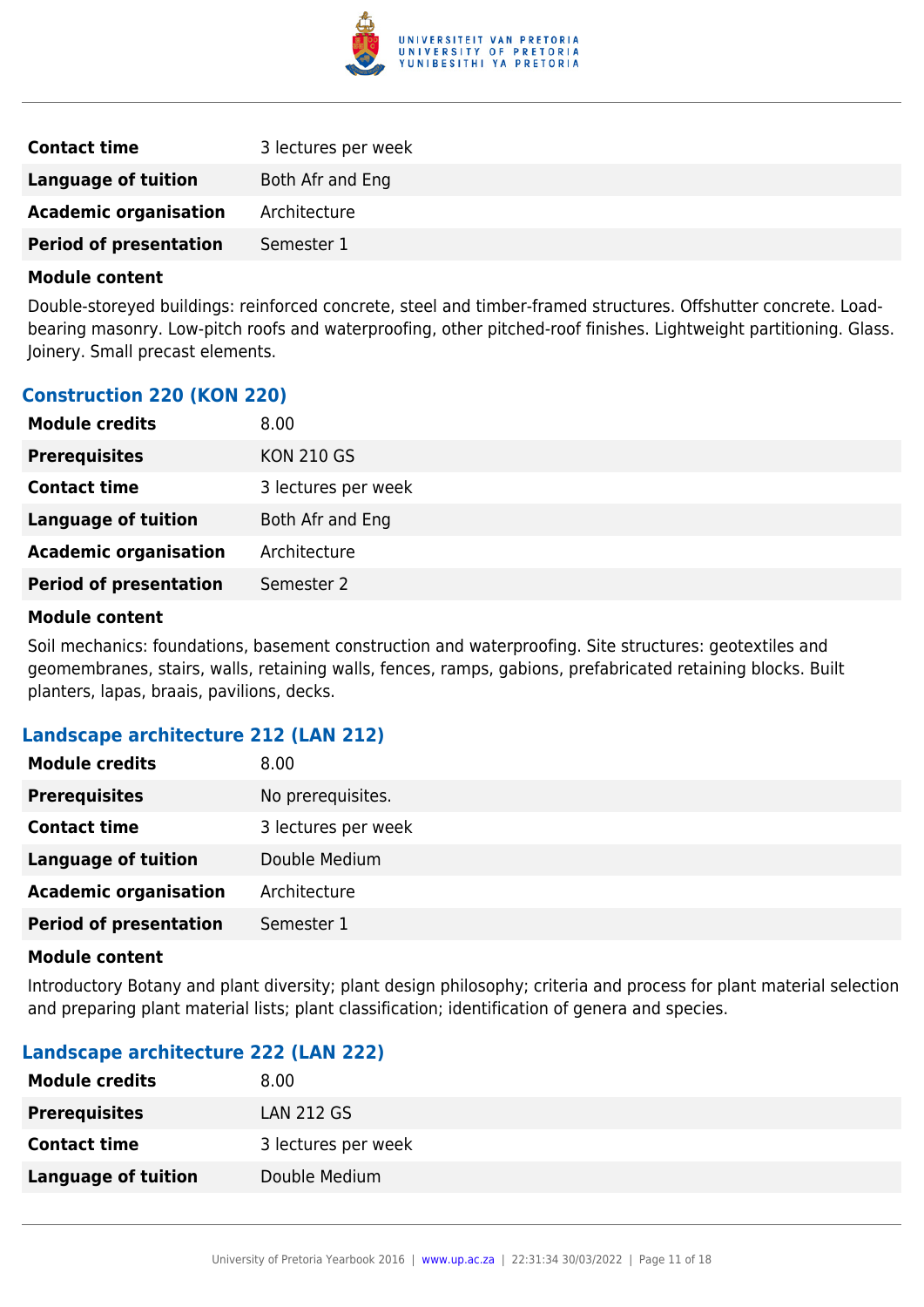

#### **Academic organisation** Architecture

**Period of presentation** Semester 2

#### **Module content**

The role of plant geography in plant selection and the identification of plant species specific to their natural environment; practical considerations in plant selection.

#### **Environmental theory 210 (OML 210)**

| <b>Module credits</b>         | 6.00                |
|-------------------------------|---------------------|
| <b>Prerequisites</b>          | No prerequisites.   |
| <b>Contact time</b>           | 2 lectures per week |
| <b>Language of tuition</b>    | Both Afr and Eng    |
| <b>Academic organisation</b>  | Architecture        |
| <b>Period of presentation</b> | Semester 1          |

#### **Module content**

The history of the environment and the link between North-Europe and a newly discovered world from the time of the circumnavigation of the southernmost Cape Point of Africa till the Industiral Revolution.

### **Environmental studies 220 (OML 220)**

| <b>Module credits</b>         | 6.00                |
|-------------------------------|---------------------|
| <b>Prerequisites</b>          | No prerequisites.   |
| <b>Contact time</b>           | 2 lectures per week |
| <b>Language of tuition</b>    | Both Afr and Eng    |
| <b>Academic organisation</b>  | Architecture        |
| <b>Period of presentation</b> | Semester 2          |

#### **Module content**

History of the environment of Western societies and their dominions from the Industrial Revolution up to the intellectual questioning of Modernism. Southern African housing typologies and Western artefacts as manifestation of socio-political realities since 1488 AD.

#### **Design 202 (ONT 202)**

| <b>Module credits</b>         | 60.00                                                   |
|-------------------------------|---------------------------------------------------------|
| <b>Prerequisites</b>          | AAL 110, KON 111, KON 121, OML 110, OML 120 and ONT 100 |
| <b>Contact time</b>           | 17 studio hours per week, 2 lectures per week           |
| <b>Language of tuition</b>    | Both Afr and Eng                                        |
| <b>Academic organisation</b>  | Architecture                                            |
| <b>Period of presentation</b> | Year                                                    |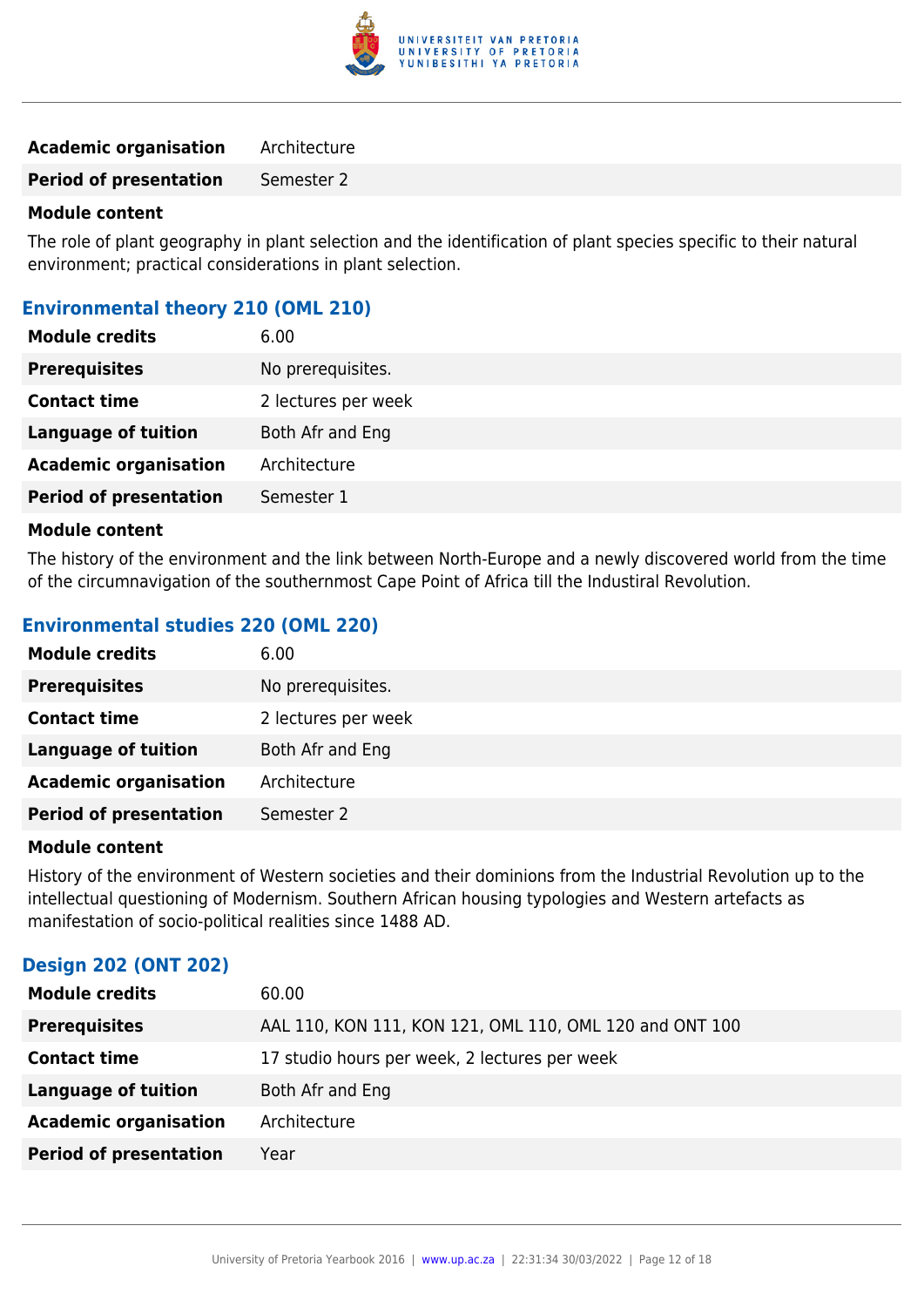

The process and product of design through the integration of supporting modules. Site planning and design; design determinants. Exploration of meaning and integrity in landscape design. Skills: programming, site analysis, creative design, time management, advanced graphic techniques, reprographic techniques. Pertinent theory that informs and supports the design process in landscape architecture.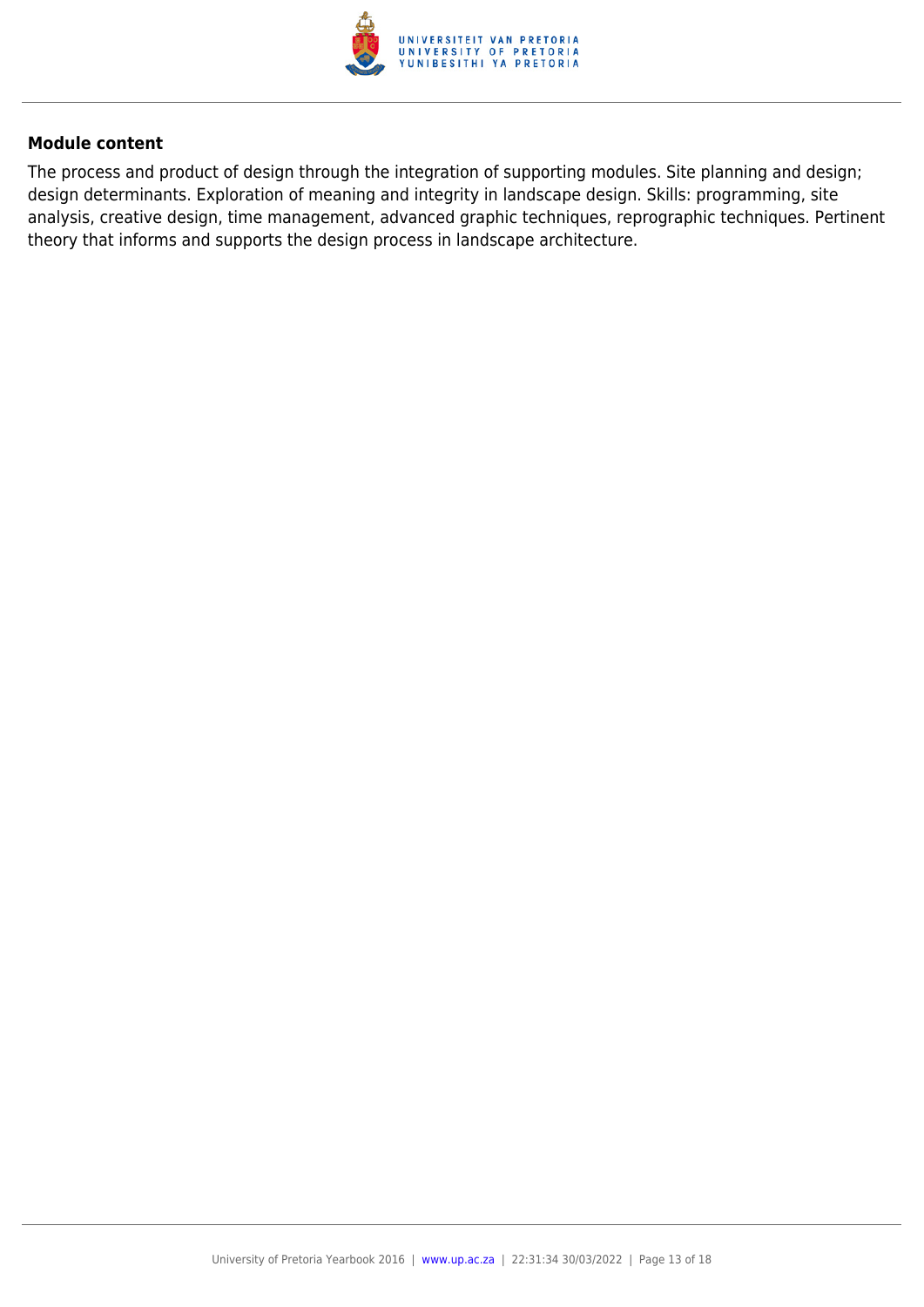

## Curriculum: Final year

**Minimum credits: 158**

## **Core modules**

### **Earth studies 320 (AAL 320)**

| <b>Module credits</b>         | 6.00                |
|-------------------------------|---------------------|
| <b>Prerequisites</b>          | <b>AAL 210</b>      |
| <b>Contact time</b>           | 2 lectures per week |
| <b>Language of tuition</b>    | Double Medium       |
| <b>Academic organisation</b>  | Architecture        |
| <b>Period of presentation</b> | Semester 2          |

#### **Module content**

Ecosystemic thinking for the designer in terms of culture, science and environment. The designer as critic; analysis of precedents. Application of principles of sustainable development and ecological design including energy demand and efficiency and energy dissipation.

#### **Business law 310 (BER 310)**

| <b>Module credits</b>         | 16.00                                                                |
|-------------------------------|----------------------------------------------------------------------|
| <b>Service modules</b>        | Faculty of Engineering, Built Environment and Information Technology |
| <b>Prerequisites</b>          | No prerequisites.                                                    |
| <b>Contact time</b>           | 4 lectures per week                                                  |
| <b>Language of tuition</b>    | Both Afr and Eng                                                     |
| <b>Academic organisation</b>  | Mercantile Law                                                       |
| <b>Period of presentation</b> | Semester 1                                                           |

#### **Module content**

Introduction to law. General principles of the law of contract. Specific contracts: purchase contracts; letting and hiring of work; employment contracts. Agency. General aspects of entrepreneurial law. Dispute resolution – mediation and arbitration.

#### **Construction 310 (KON 310)**

| <b>Module credits</b>         | 8.00                |
|-------------------------------|---------------------|
| <b>Prerequisites</b>          | KON 210 and KON 220 |
| <b>Contact time</b>           | 3 lectures per week |
| <b>Language of tuition</b>    | Double Medium       |
| <b>Academic organisation</b>  | Architecture        |
| <b>Period of presentation</b> | Semester 1          |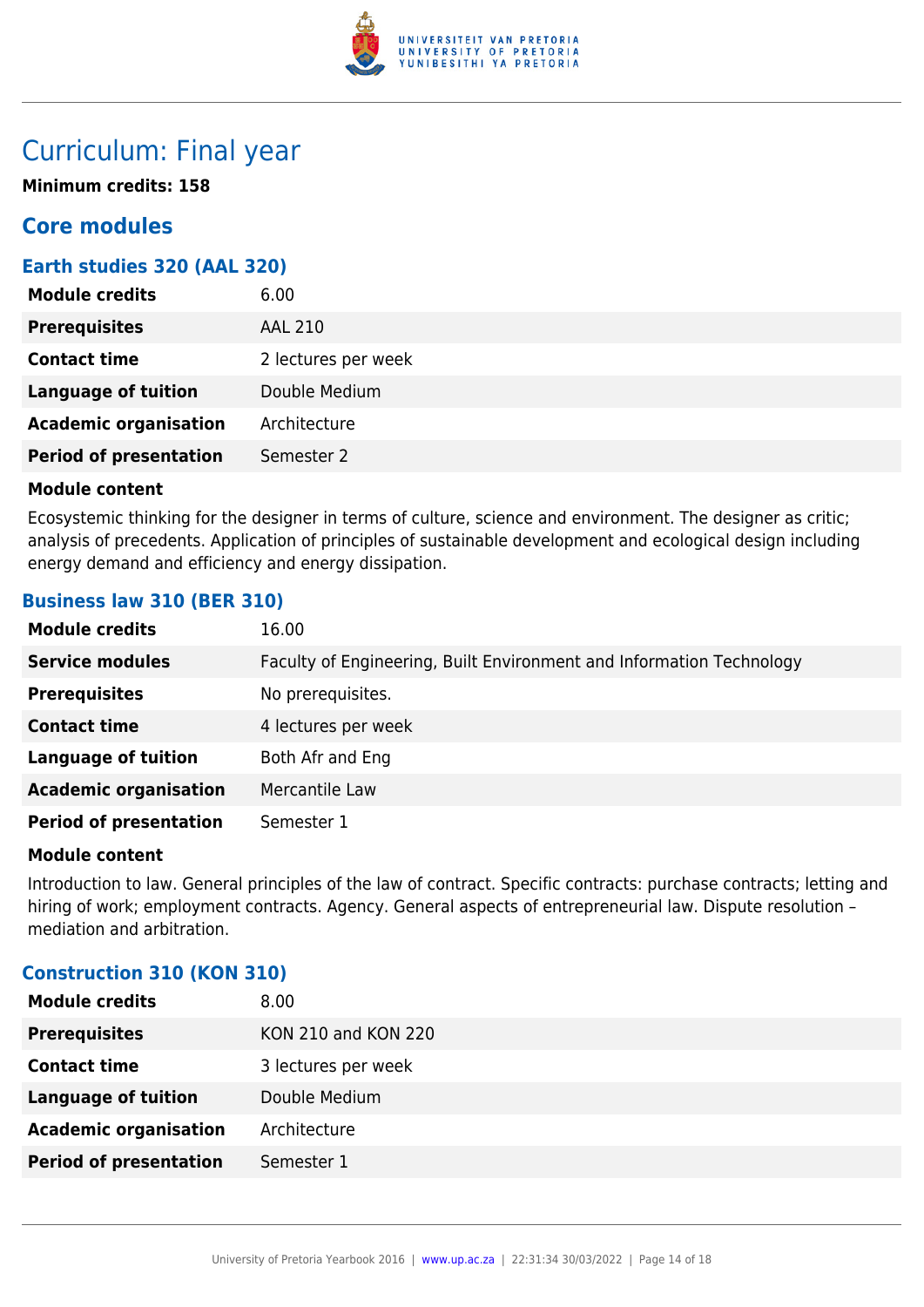

Roads: design and construction, materials and finishes, kerbing. Water features: design and construction. Street furniture. Construction equipment. Site and building services: water lines, sanitary plumbing and pipe systems above ground and indoors, underground sewer systems, electricity and gas. Electrical lighting: light, lamp types, luminaires; lighting requirements. Design application.

#### **Construction 320 (KON 320)**

| <b>Module credits</b>         | 8.00                |
|-------------------------------|---------------------|
| <b>Prerequisites</b>          | <b>KON 310 GS</b>   |
| <b>Contact time</b>           | 2 lectures per week |
| <b>Language of tuition</b>    | Both Afr and Eng    |
| <b>Academic organisation</b>  | Architecture        |
| <b>Period of presentation</b> | Semester 2          |

#### **Module content**

Integration of the foregoing coursework. Introduction to construction norms and standards, technical drawing practice and specifications. Cost estimates, feasibility and payability. Advanced materials: ceramics, polymers, adhesives, paint, metals, glass. Human transportation systems: types, applications. Design of a small commercial building/landscape/interior space (in DESIGN) and the preparation of its construction drawings.

#### **Design communication 313 (OKU 313)**

| <b>Module credits</b>         | 6.00                                         |
|-------------------------------|----------------------------------------------|
| <b>Prerequisites</b>          | No prerequisites.                            |
| <b>Contact time</b>           | 2 studio hours per week, 2 lectures per week |
| <b>Language of tuition</b>    | Double Medium                                |
| <b>Academic organisation</b>  | Architecture                                 |
| <b>Period of presentation</b> | Semester 1                                   |
|                               |                                              |

#### **Module content**

Advanced graphic and presentation techniques.

#### **History of the environment 310 (OMG 310)**

| <b>Module credits</b>         | 6.00                |
|-------------------------------|---------------------|
| <b>Prerequisites</b>          | No prerequisites.   |
| <b>Contact time</b>           | 2 lectures per week |
| <b>Language of tuition</b>    | Both Afr and Eng    |
| <b>Academic organisation</b>  | Architecture        |
| <b>Period of presentation</b> | Semester 1          |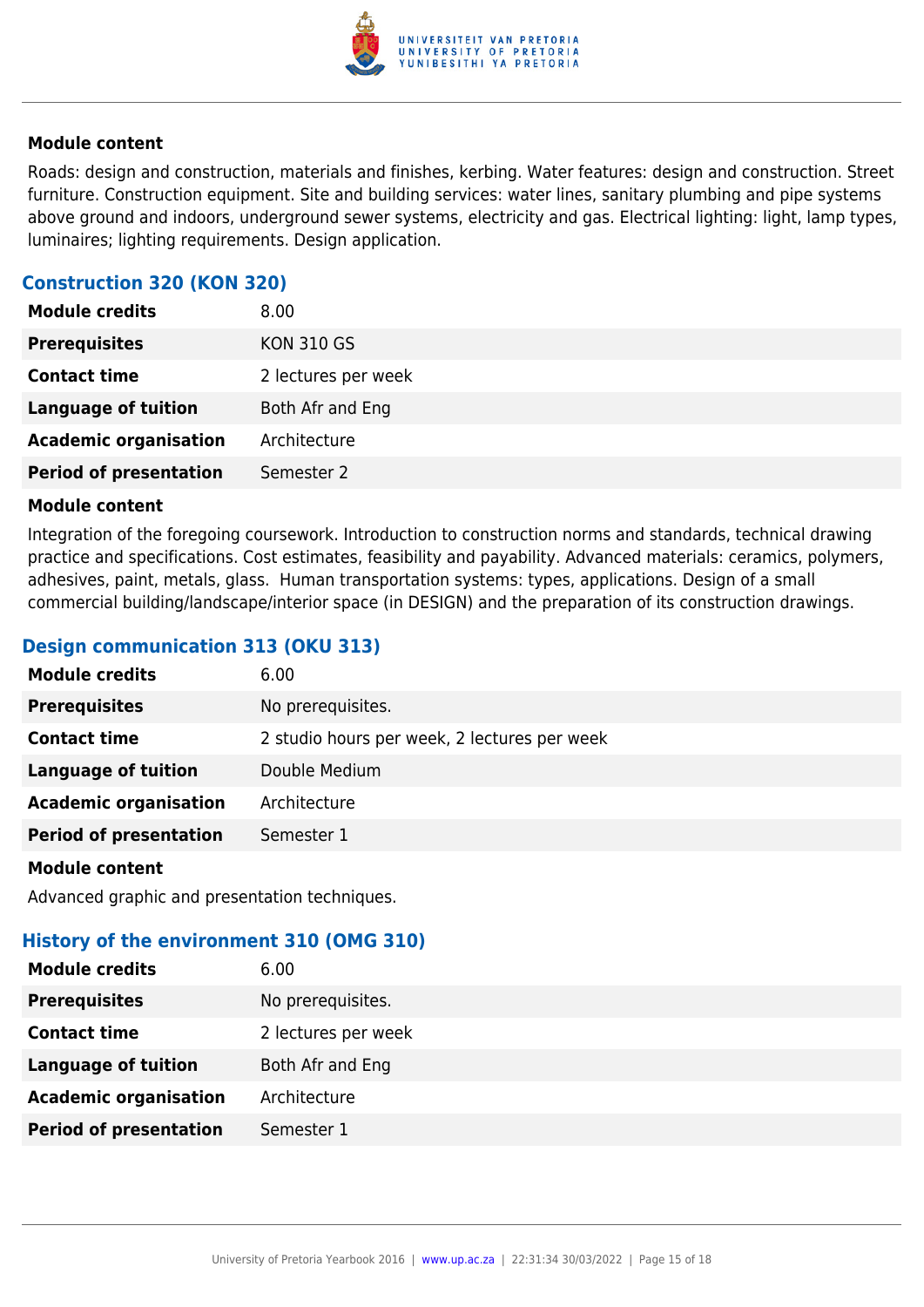

History of the environment of African societies between the tropics within global context until the present.

### **History of the environment 320 (OMG 320)**

| <b>Module credits</b>         | 6.00                |
|-------------------------------|---------------------|
| <b>Prerequisites</b>          | No prerequisites.   |
| <b>Contact time</b>           | 2 lectures per week |
| <b>Language of tuition</b>    | Both Afr and Eng    |
| <b>Academic organisation</b>  | Architecture        |
| <b>Period of presentation</b> | Semester 2          |
|                               |                     |

#### **Module content**

History of the environment of Southern African societies from the old Stone Age until the present.

#### **Environmental studies 310 (OML 310)**

| <b>Module credits</b>         | 6.00                |
|-------------------------------|---------------------|
| <b>Prerequisites</b>          | No prerequisites.   |
| <b>Contact time</b>           | 2 lectures per week |
| <b>Language of tuition</b>    | Double Medium       |
| <b>Academic organisation</b>  | Architecture        |
| <b>Period of presentation</b> | Semester 1          |

#### **Module content**

Normative positions: Normative positions that guide design thinking: Surface features, broad inclinations and differentiating features. Problems of substantiation. Theory and practise.

Theory of design disciplines: A hermeneutic appraisal of contemporary philosophical directions defining the current intellectual context in which the design disciplines are practised and appraised. Contextualising culture, philosophy and science as the ecosystem of the designer.

Housing studies: Contemporary theory, approaches and projects in housing. Developing a personal approach.

#### **Environmental studies 320 (OML 320)**

| <b>Module credits</b>         | 6.00                |
|-------------------------------|---------------------|
| <b>Prerequisites</b>          | <b>OML 310 GS</b>   |
| <b>Contact time</b>           | 2 lectures per week |
| <b>Language of tuition</b>    | Double Medium       |
| <b>Academic organisation</b>  | Architecture        |
| <b>Period of presentation</b> | Semester 2          |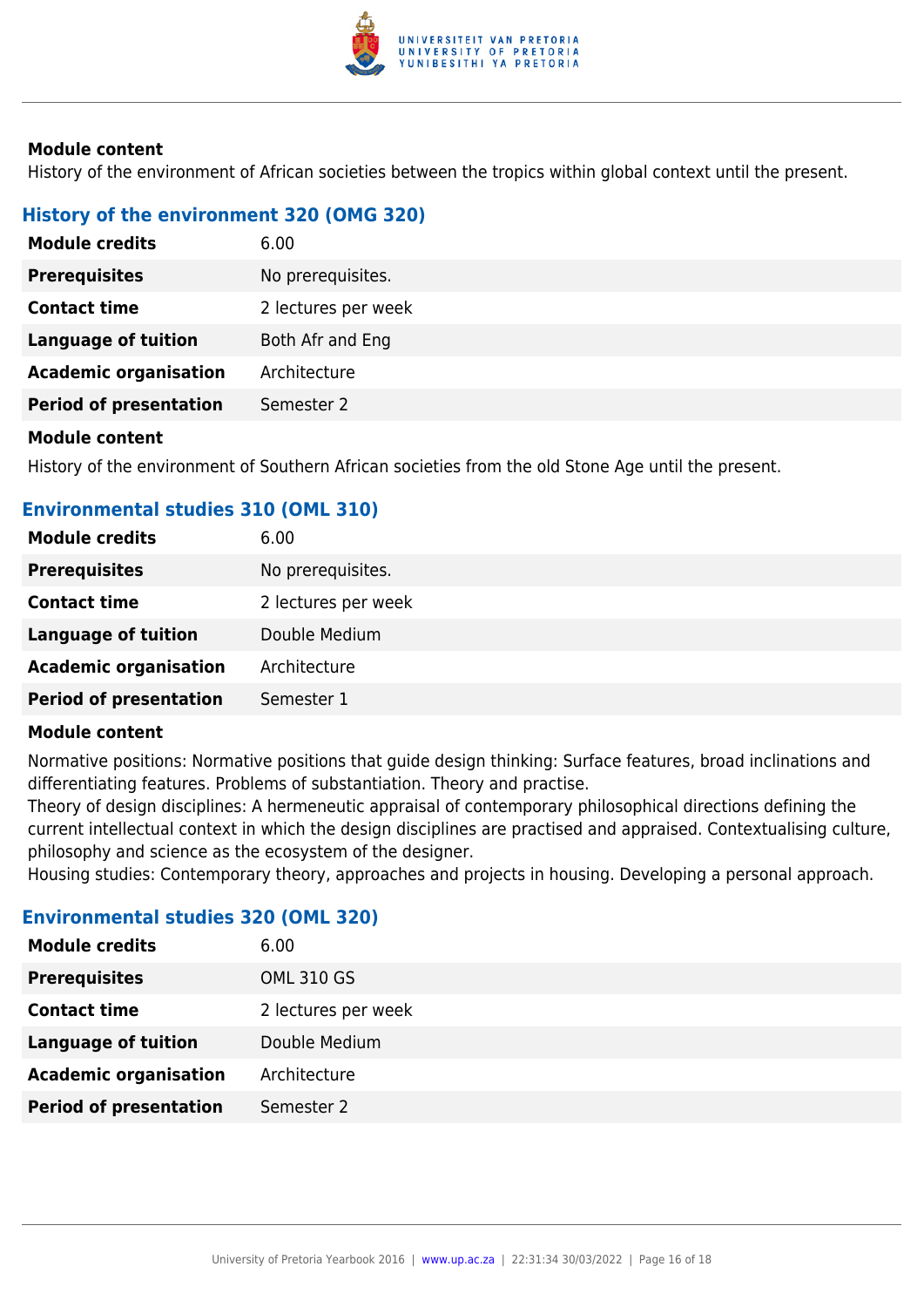

The relationship between global intellectual movements and the local debate. Appraising the state of current design production and the establishment of identity through design. Presentation is programme specific.

## **Design 302 (ONT 302)**

| <b>Module credits</b>         | 60.00                                          |
|-------------------------------|------------------------------------------------|
| <b>Prerequisites</b>          | KON 210, KON 220, OML 210, OML 220 and ONT 202 |
| <b>Contact time</b>           | 17 studio hours per week, 2 lectures per week  |
| Language of tuition           | Double Medium                                  |
| <b>Academic organisation</b>  | Architecture                                   |
| <b>Period of presentation</b> | Year                                           |

#### **Module content**

#### Semester 1

The process of design through the integration of supporting modules. Understanding and investigating urban form, urban ecology and site ecology. Site planning: exploration of complexities at neighbourhood and regional scale including ecological, economic and social planning aspects. Design: framework and master planning at regional context. Skills: technology-backed reprographic techniques, competitions and exhibitions, decision making and time planning.

#### Semester 2

The product of design through the integration of supporting modules. Exploration of detail urban ecology, economic and social aspects, and historic and cultural environments. Site planning: Interdisciplinary problem solving with emphasis on site design and sustainable and appropriate technologies. Design: complex detail design and sketch plans developed to construction drawings in KON 320.

#### **Plant science 312 (PWT 312)**

| <b>Module credits</b>         | 8.00                |
|-------------------------------|---------------------|
| <b>Prerequisites</b>          | LAN 212 and LAN 222 |
| <b>Contact time</b>           | 3 lectures per week |
| <b>Language of tuition</b>    | Double Medium       |
| <b>Academic organisation</b>  | Architecture        |
| <b>Period of presentation</b> | Semester 1          |

#### **Module content**

Plant community studies and conservation within the context of urban open space; implications and management of weeds and invaders, red-data lists and rare and endangered species.

Technical aspects regarding the establishment of plants and the maintenance thereof. Approaches to the establishment of planting in complex urban environments.

#### **Plant science 322 (PWT 322)**

**Module credits** 8.00